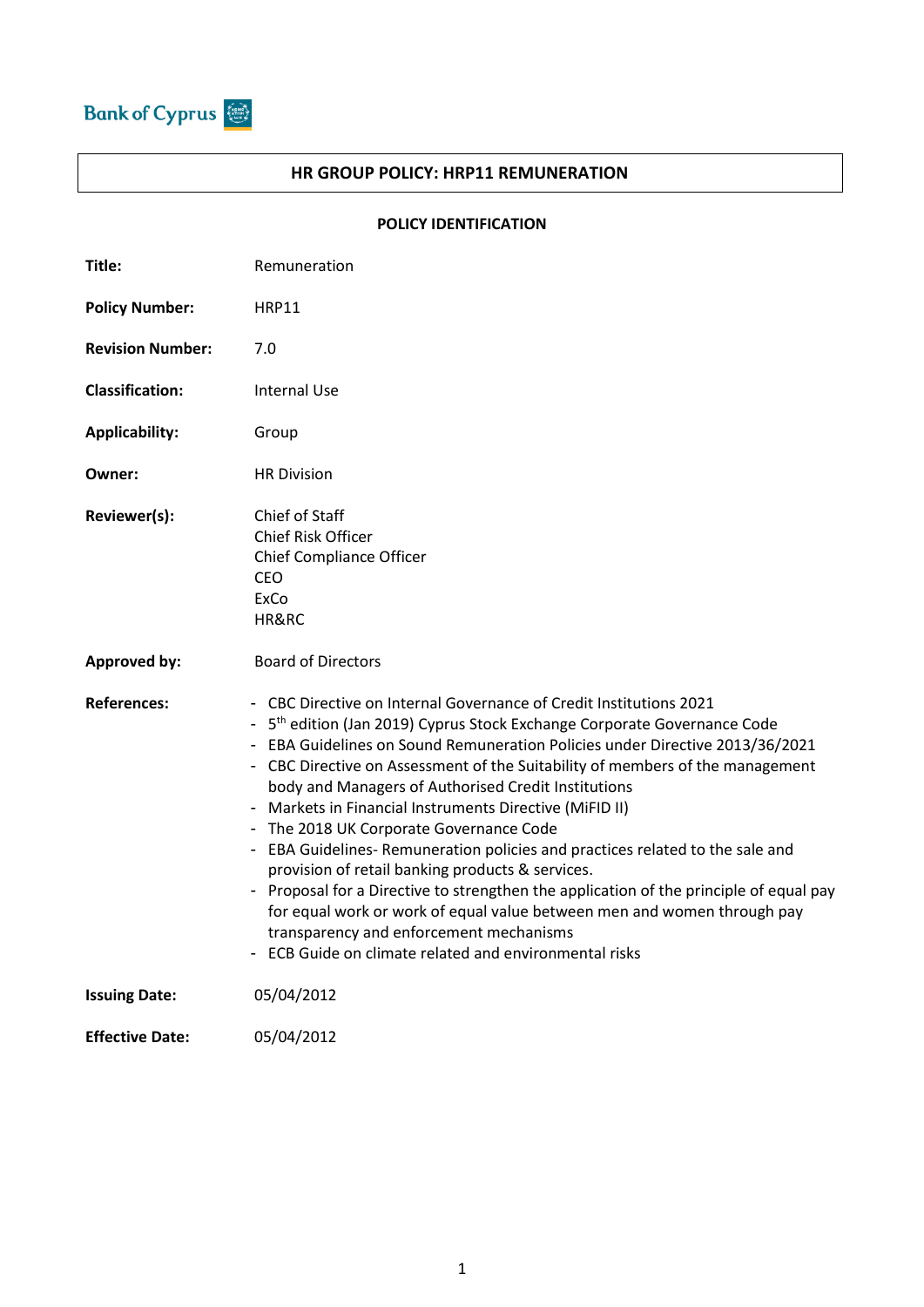#### **Revision Table**

| <b>Revision No.</b> | Date       | <b>Comments (Main changes)</b>                                                        |
|---------------------|------------|---------------------------------------------------------------------------------------|
| 0.0                 | 05/04/2012 | First Issue                                                                           |
| 1.0                 | 25/08/2015 | 1 <sup>st</sup> Revision                                                              |
| 2.0                 | 28/06/2016 | Added variable remuneration principles for CEO & MRTs and HRRC Admin Guidelines       |
| 3.0                 | 01/06/2017 | Enhanced variable remuneration sections                                               |
| 4.0                 | 30/11/2018 | Changes in Group structure (sale of BOC UK)                                           |
| 5.0                 | 16/12/2019 | Changes in Cyprus organisational structure (change of CEO and Senior Man composition) |
| 6.0                 | 18/12/2020 | Changes in Cyprus org structure (DCEO departure) / Removal of HRRC Admin Guidelines   |
| 7.0                 | 30/11/2021 | Collective agreement changes / Revised process re: remuneration of Control Functions  |

#### **ABBREVIATIONS:**

- **CBC:** Central Bank of Cyprus
- **CSE:** Cyprus Stock Exchange
- **EBA:** European Banking Authority
- **HR&RC:** Human Resources & Remuneration Committee
- **MiFID II:** Markets in Financial Instruments Directive
- **ESG:** Environmental, Social, Governance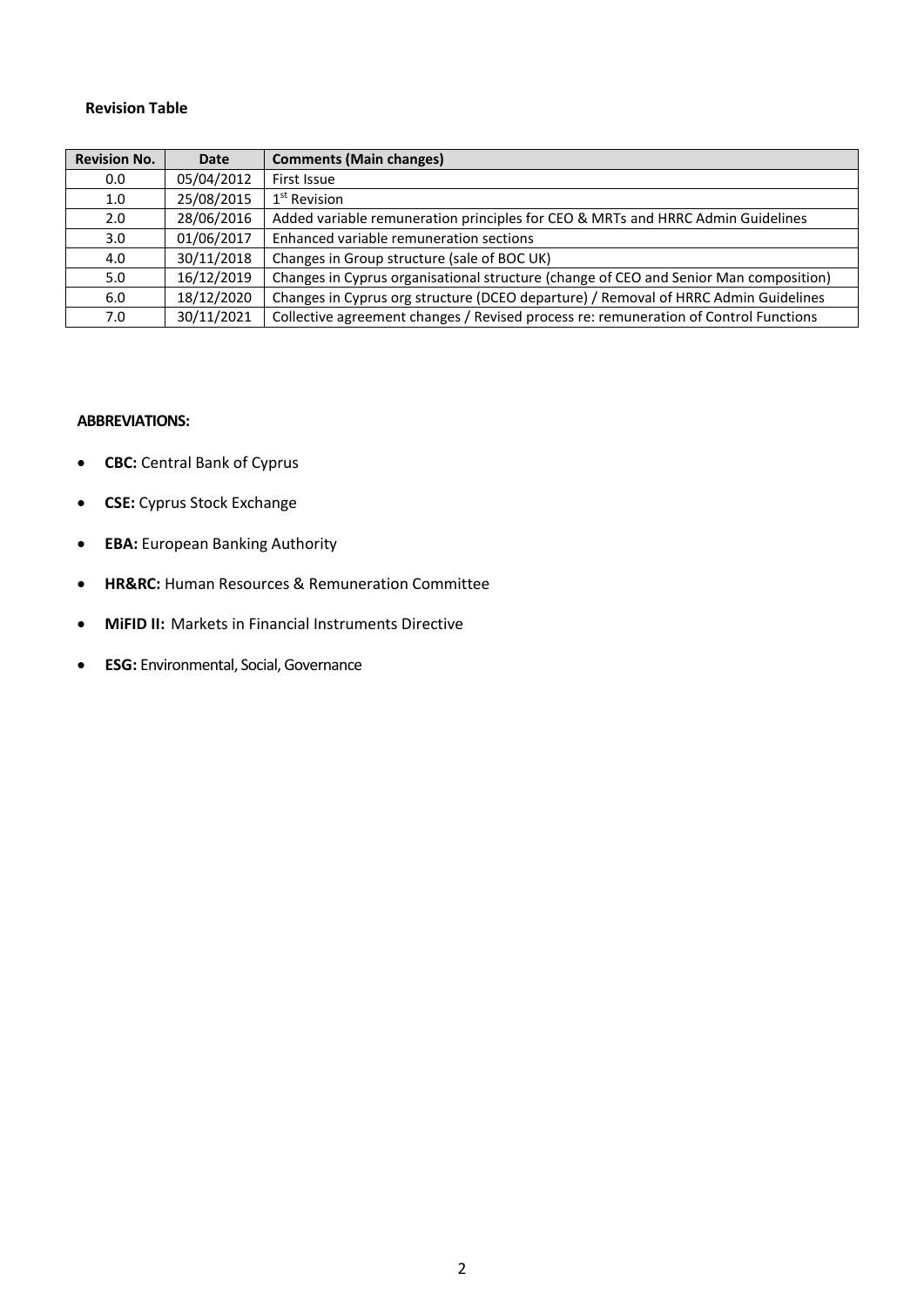# **TABLE OF CONTENTS:**

| 1. |  |
|----|--|
| 2. |  |
|    |  |
|    |  |
| 3. |  |
| 4. |  |
| 5. |  |
|    |  |
|    |  |
|    |  |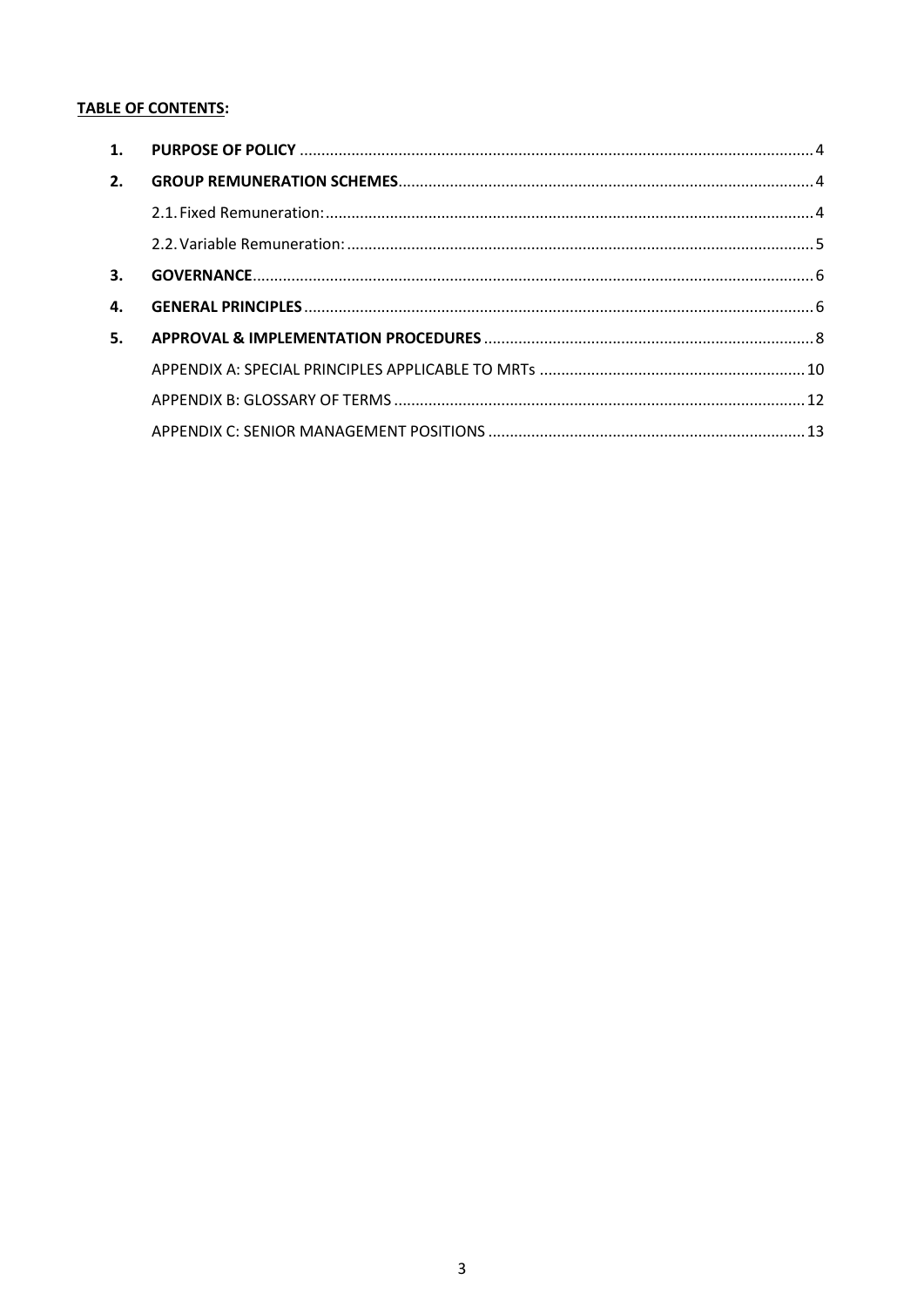## **1. PURPOSE OF POLICY**

The provisions of the CBC Directive on Internal Governance of Credit Institutions 2021 in relation to remuneration are applicable at a group level, parent company and subsidiaries. This document represents the official policy of the Bank of Cyprus Group regarding the remuneration of all levels of the Group and all employees. The Policy does not apply to Non-Executive Directors remuneration.

The Bank of Cyprus Group Remuneration Policy is aligned with the European Banking Authority (EBA) guidelines on Sound Remuneration Policies and Practices (as amended) and captures provisions from the Cyprus Stock Exchange Corporate Governance Code, the UK Corporate Governance Code, MiFID II and relevant Directives and Guidance of the EU, the ECB and the Central Bank of Cyprus.

The Policy is in line with the business strategy, objectives, values and long-term interests of the Group, is consistent with and promotes sound and effective risk management and long-term sustainable success and does not encourage excessive risk-taking.

This Policy aims to ensure the application of a fair, transparent and gender-neutral pay management process that applies equally to all staff, aligns their remuneration with job value, individual performance and potential, and takesinto account market conditions. At the same time, the principles set out in this Policy aim to encourage responsible business conduct, fair treatment of customers and to avoid conflicts of interest.

A list of all definitions used in this policy can be found in the Glossary Section (Appendix A).

## **2. GROUP REMUNERATION SCHEMES**

Remuneration schemes in Bank of Cyprus take into consideration stakeholder (Trade Union) consultation and agreement as well as the prevailing regulations and guidance.

Remuneration typically consists of fixed plus variable pay.

## **2.1. Fixed Remuneration:**

Fixed Remuneration refers to the employee's main form of remuneration. It comprises of salary and any applicable (including non-discretionary) position allowances and is determined by employment contracts, collective agreements (where applicable) and applicable employment legislation.

- Fixed Remuneration in Bank of Cyprus is based on the following parameters:
	- ➢ **Job Value:** The focus is on the job (requirements and contribution to the Bank's business results), as opposed to the job holder's seniority or education.

Taking into account the above, the BOC grading structure is linked with the value of each job. This structure has been agreed with the Trade Union.

- ➢ **Individual contribution and potential:** The focus is on the employee's performance over time, his/her level of experience and his/her potential to undertake upgraded duties.
- ➢ **Applicable legislation, regulations and collective agreement.**
- **Changes in fixed remuneration:**

Currently, changes in fixed remuneration can be effected in the following cases:

## **i. Annual Increments (Pay movement within Pay Scale):**

- ➢ Granted to all employees based on tenure (annually, on the anniversary of their date of employment).
- $\triangleright$  The amount is fixed and is linked to the employee's salary scale
- $\triangleright$  Governed by the applicable provisions of the collective agreement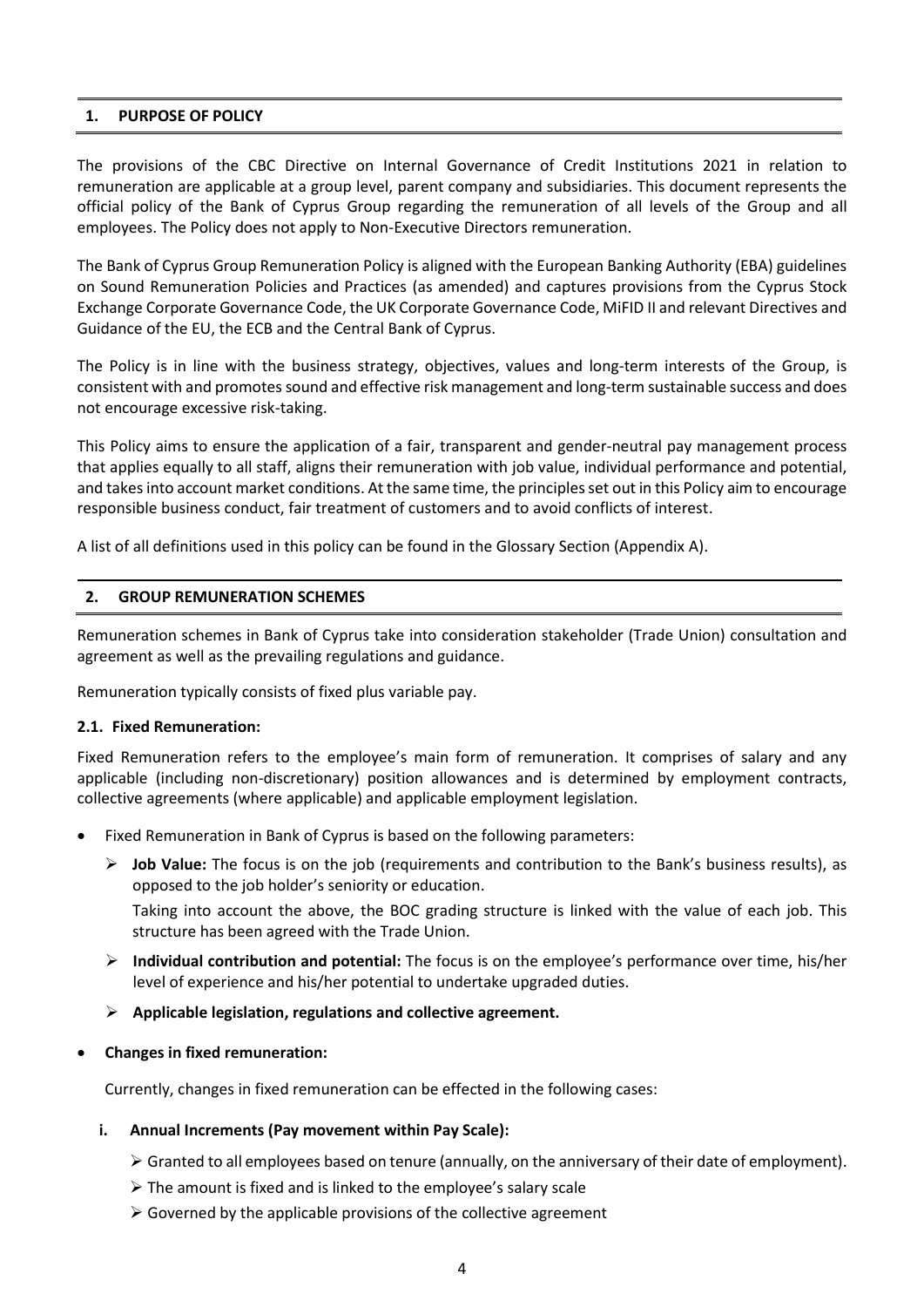## **ii. Merit Pay Increases (from 2022 onwards):**

- ➢ Discretionary and granted as a percentage of annual base salary
- $\triangleright$  Granted on the basis of well-defined criteria, which are agreed with the Trade Union
- ➢ Enables the Bank to differentiate and reward strong performers and create a performance culture

## **iii. Promotions (Pay movement across Pay Scales)**

- ➢ Granted to selected employees on the basis of well-defined criteria (job value, performance, potential, years of service / years at position)
- $\triangleright$  Under normal circumstances, promotions to a higher salary scale are accompanied by the granting of an additional annual increment (of the new salary scale)

## **2.2. Variable Remuneration:**

Variable remuneration refers to the additional discretionary remuneration paid to an individual as an incentive for increased productivity and competitiveness. It is based on a combination of the performance of the employee, the overall performance of the business unit the individual belongs to, and the Group's consolidated financial results. Variable remuneration might include financial instruments such as cash bonus, performance shares or share option plans, at the discretion of the Bank.

Variable remuneration reflects a sustainable and risk adjusted performance. The assessment of the performance is set in a multi-year framework in order to ensure that the process is based on longer-term performance and that the actual payment of performance-based components of remuneration is spread over a period which takes into account the underlying business cycle of the Group and its business risks.

Variable remuneration aims to:

- (a) Elicit the right behaviours that will produce the desired outcome, both in the short and long term;
- (b) Increase employee commitment towards the achievement of the Group's long-term objectives within a given set of values;
- (c) Enhance employee's performance over a long-term basis, within the Bank's risk-taking framework;
- (d) Align employee's long-term interests with those of the Bank's shareholders;
- (e) Ensure that the value created, is shared fairly between employees and shareholders, and
- (f) Retain high performers and attract talents.

The whole amount of variable remuneration (100%) is subject to vesting, claw back and malus in accordance with criteria which include the following:

- Evidence of misbehavior, or serious error by the staff member (e.g. breach of Employee Code of Conduct, Code of Ethics, Employment Contract and other internal rules, especially concerning risks and compliance);
- When the Bank and/or the business unit in which the staff member works subsequently suffers a significant downturn in its financial performance;
- When the employee leaves the Group;
- When there are significant changes in the Bank's economic, or capital base;
- Manipulation of financial performance, or window dressing practices;
- Hedging against a downward adjustment in compensation.

In case the Group benefits from government intervention, then all restrictions that derive from the relevant legislation will apply.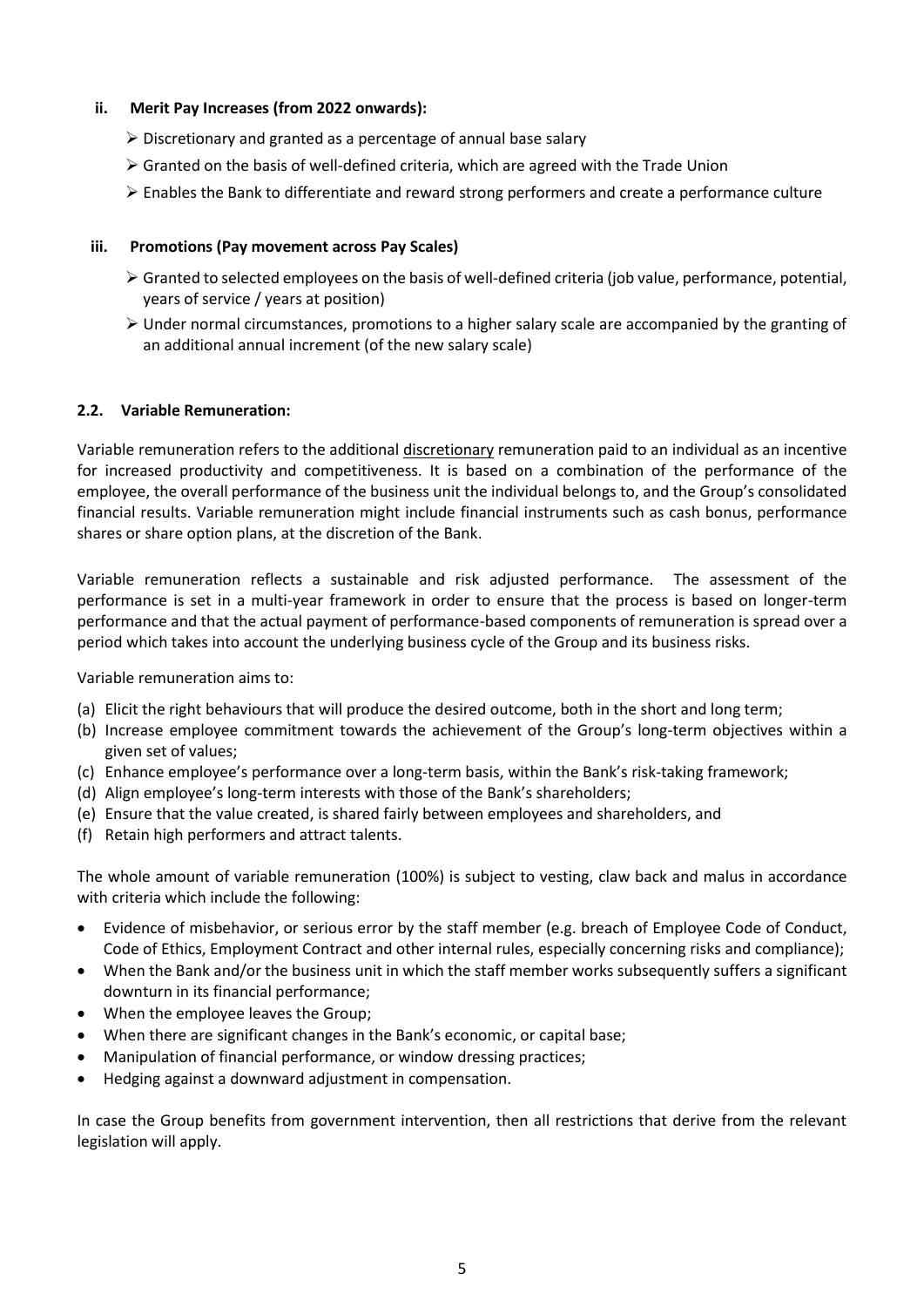## **2.2.1. Short-Term and Long-Term Incentive Plans (e.g. Performance Shares, or Share Option Plans)**

The Board of Directors, following recommendation of the Group HR&RC, may approve the implementation of a Short-Term and/or Long-Term Incentive Plan for a certain group of employees. The implementation of share based, or shared linked Incentive Plans is subject to approval by shareholders at a General Meeting by special resolution.

## **3. GOVERNANCE**

The implementation of the Remuneration Policy is subject to an annual central and independent internal review from the Group Internal Audit Division for compliance with policies and procedures for remuneration adopted by the Board of Directors and relevant provisions of CBC, CSE, MiFID II and the UK Corporate Governance Code.

No Director should be involved in deciding his/her remuneration (CSE B.1 Principle) and the HR & Remuneration Committee (Group HR&RC) shall seek to identify and manage conflicts of interest when receiving views from executive directors and senior management.

The Group HR&RC is responsible for annually defining, reviewing and recommending the Remuneration Policy for approval to the Board of Directors. The Board of Directors is also responsible for oversight of compliance with the Remuneration Policy.

Where judgment is applied with regards to the awarding of variable pay, clear and complete documentation must be kept with regards to the final decision and how it was taken (parameters & risk considerations, involvement of relevant control functions, approvals obtained).

## **4. GENERAL PRINCIPLES**

The following principles are applied at Group level:

- $\triangleright$  The remuneration policy promotes and is consistent with sound and effective risk management, is in line with the Group's ESG strategy and does not encourage excessive risk taking that exceeds the level of risk tolerated by the Group.
- $\triangleright$  The maximum variable remuneration that can be granted is set at 50% of fixed remuneration, so as to avoid excessive risk taking by ensuring that total remuneration consists of a higher proportion of fixed versus variable component, which is linked to specific performance.
- ➢ The Total Cost of variable remuneration (Bonus Pool) should be set by Group HR&RC and submitted to the Board of Directors for approval. When determining the bonus pools, or individual awards, the Bank should consider all current risks, expected losses, estimated unexpected losses and stressed conditions associated with the institution's activities.
- $\triangleright$  Any deviations from the Remuneration Policy with regards to the maximum level of variable remuneration that can be granted are examined by Group HR&RC and are submitted to the Board of Directors for recommendation by shareholders giving the reasons for and the scope of the approval sought. Shareholders shall decide by a majority of 75% of voting rights present. The Central Bank of Cyprus (CBC) shall be informed of the recommendation ahead of the General Meeting and the outcome thereafter. Staff who is directly affected by the higher maximum levels of variable remuneration shall not, where applicable, be allowed to exercise, directly, or indirectly, any voting rights they may have as shareholders, or owners, or members of the institution.
- ➢ Remuneration of staff engaged in control functions (Internal Audit, Risk Management, Compliance and Information Security) must be weighed in favour of fixed remuneration so as to reflect the nature of their responsibilities.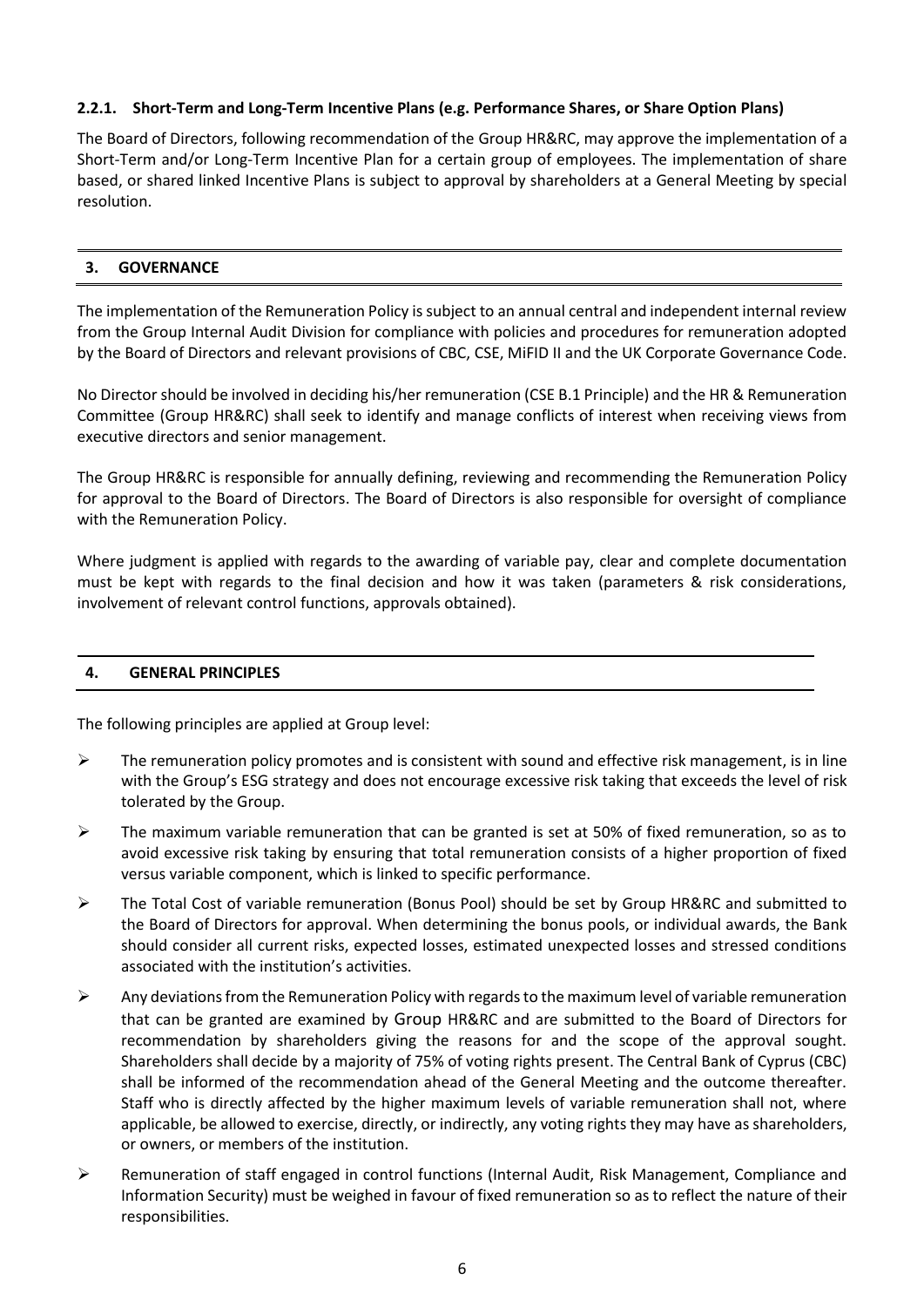- $\triangleright$  The level of variable remuneration is based on the evaluation of performance criteria to be set by the relevant approving body. Depending on circumstances, the performance of the individual, of his/her operational unit and of the Group, as well as non-financial and ESG criteria, can be taken into consideration.
- $\triangleright$  No compensation should be provided for any reduction, or restructuring of variable remuneration, e.g. made in the context of recovery and resolution measures, or other exceptional government intervention, in later years, or by other payments, vehicles or methods.
- ➢ Staff engaged in control functions (Internal Audit, Risk Management, Compliance and Information Security) are compensated in accordance with the achievement of the objectives linked to their functions, independent of the performance of the business areas they control.
- $\triangleright$  Guaranteed variable remuneration is not granted.
- $\triangleright$  Discretionary pension benefits are not granted.
- $\triangleright$  The use of personal hedging, or insurance to transfer the risk of a downward adjustment in remuneration to a third party is prohibited.
- $\triangleright$  Remuneration packages relating to compensation or buyout from contracts in previous employment must align with the long-term interests of the institution including retention, deferral, performance and clawback arrangements.
- ➢ Any conflict of interest or incentive that may lead to relevant persons favouring their own or the firm's interests to the potential detriment of a client should be avoided.
- $\triangleright$  In respect of retail clients, any remuneration, sales targets or other arrangements which could provide an incentive to staff to recommend a particular financial instrument when another product would better suit that client's needs, is strictly prohibited.
- $\triangleright$  In the event that the Group's regulatory capital base needs to be strengthened, priority must be given to strengthening the capital base and a conservative remuneration policy must be applied, in particular relating to total variable remuneration.
- $\triangleright$  Comparisons with prevailing market remuneration conditions should be made with caution with a view to avoid an upward spiral of remuneration without a corresponding improvement in performance.
- ➢ Reasonable steps should be taken to ensure that Material Risk Takers (MRTs also known as Identified Staff) understand the implications of their status including the potential for variable remuneration to be considerably contracted where subdued, or negative financial performance of the Group occurs. The whole amount of the total variable remuneration (100%) shall be subject to malus, or clawback arrangements.
- ➢ Remuneration shall be paid in a way that is non-discriminatory against any category of the Bank's employees, while retaining the right to equal remuneration for equal work. The gender pay gap is monitored and any significant deviation is addressed so as to avoid any form of discrimination and guarantee equal opportunities to staff of all genders.

Some special principles are applicable to MRTs only and these are outlined in Appendix A.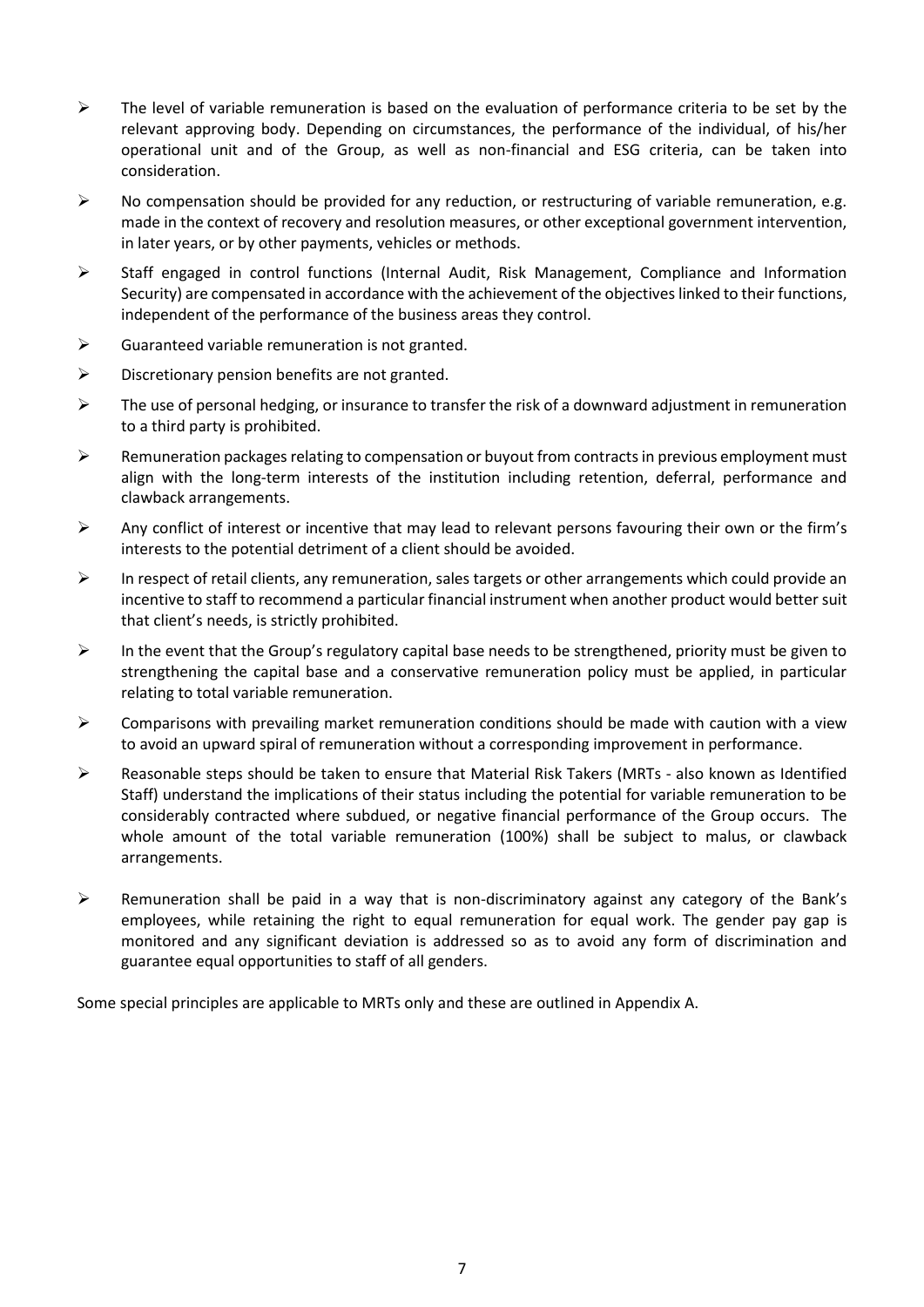## **5. APPROVAL & IMPLEMENTATION PROCEDURES**

The tables below aim to set down the high-level processes to be followed in the following cases:

- Review of BOC Grading Structure
- Review of BOC Pay Structure
- Granting of Horizontal Annual Increments
- Granting of Promotions
- Other types of remuneration (e.g. Merit Pay)

Note that the operation and oversight of variable pay plans falls under the responsibility of the Human Resources & Remuneration Committee.

## **Table 5.1: Review of Bank of Cyprus Grading Structure**

| <b>Action</b>  | <b>Responsible</b>                                                                                                                                                                |
|----------------|-----------------------------------------------------------------------------------------------------------------------------------------------------------------------------------|
| <b>Propose</b> | HR collects the jobs that require review* and proceeds with evaluation, following consultation with<br>the affected DDs (in cooperation with an external consultant where needed) |
| <b>Review</b>  | CEO.                                                                                                                                                                              |
| <b>Approve</b> | ExCo (for all staff, excluding Senior Management) / HR&RC (for Senior Management)                                                                                                 |

*\*Jobs are subject to a review in cases of: (i) new jobs (ii) substantial changes in job content and (iii) substantial changes in operating model of the Group / Unit.*

## **Table 5.2: Review of Bank of Cyprus Pay Structure**

| <b>Action</b>                           | <b>Responsible</b>                                                                                                                 |
|-----------------------------------------|------------------------------------------------------------------------------------------------------------------------------------|
| <b>Review of</b><br>salary<br>structure | The pay structure is agreed with the Trade Union.<br>Changes are agreed in the context of the renewal of the collective agreement. |

## **Table 5.3: Granting of Horizontal Annual Increments**

| <b>Action</b>               | Responsible                                                                                                         |
|-----------------------------|---------------------------------------------------------------------------------------------------------------------|
| Granting<br><b>Decision</b> | Automatically granted to all staff once a year, subject to the applicable provisions of the collective<br>agreement |
| <b>Execution</b>            | HR (Payroll) - on the anniversary of the employee's date of employment                                              |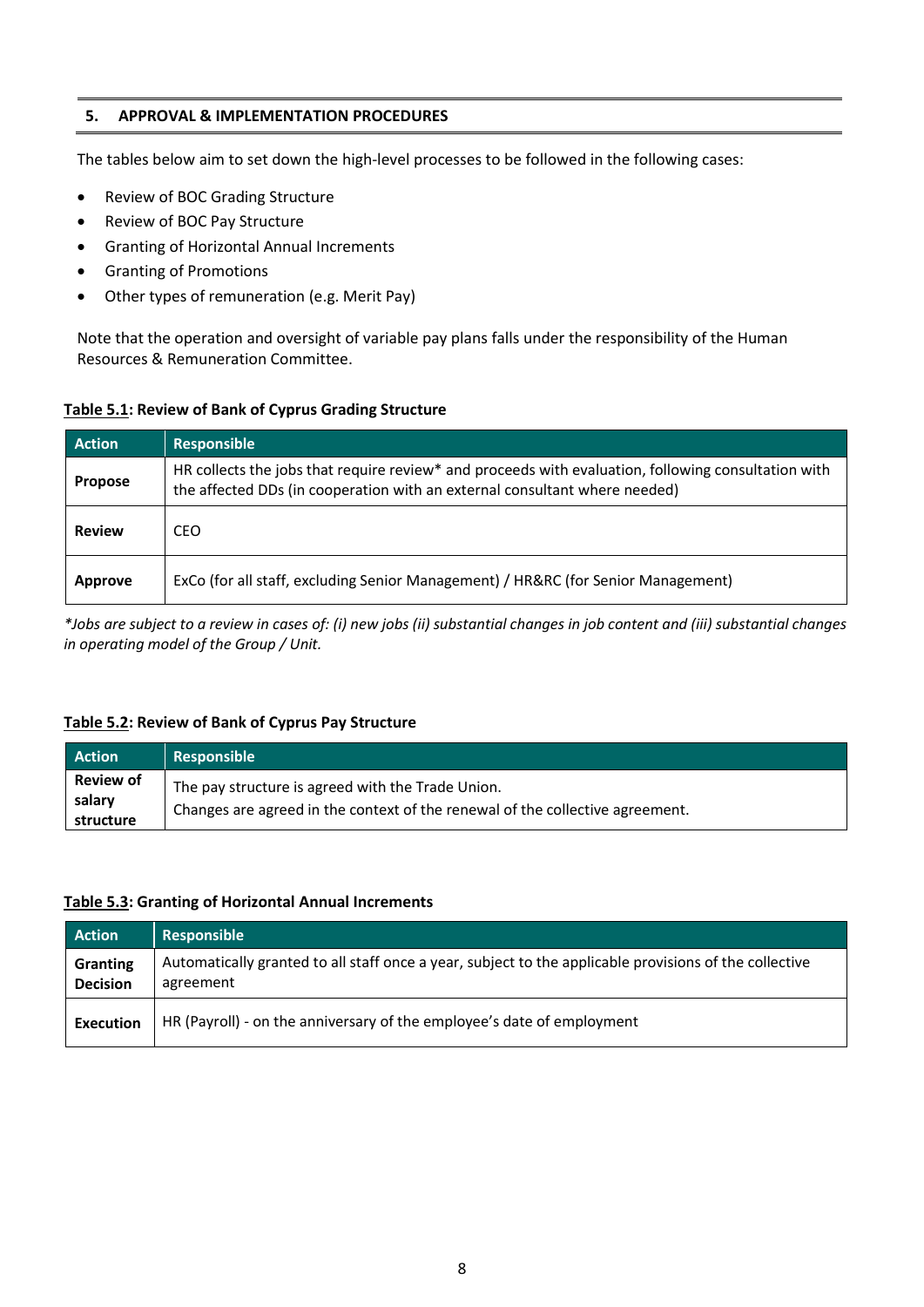# **Table 5.4: Promotions Process per Employee Group**

|                | <b>Other Senior</b><br><b>Management</b> | <b>Heads of Control</b><br><b>Functions</b>                                        | <b>Senior Officers of</b><br><b>Control Functions</b> | <b>All Other Staff</b> |
|----------------|------------------------------------------|------------------------------------------------------------------------------------|-------------------------------------------------------|------------------------|
| <b>Action</b>  | <b>Responsibility</b>                    |                                                                                    |                                                       |                        |
| <b>Propose</b> | HR in cooperation<br>with the CEO        | Committee Chairman<br>submits proposal to<br>respective Committee<br>(HR notified) | HR in cooperation with<br>affected Head CF            | Affected DDs           |
| <b>Review</b>  | <b>CEO</b>                               | Affected BoD<br>Committee                                                          | Affected BoD<br>Committee                             | <b>Human Resources</b> |
| <b>Approve</b> | HR&RC                                    | HR&RC                                                                              | HR&RC                                                 | <b>CEO</b>             |

# **Table 5.5: Other Types of Fixed Remuneration Changes per Employee Group (e.g. Merit Pay)**

|                | <b>Executive</b><br><b>Members of</b><br><b>BoD</b> | <b>Other Senior</b><br><b>Management</b>      | <b>Heads of CF</b><br>and other staff<br>reporting to<br><b>Board</b><br><b>Committees</b> | <b>Senior Officers</b><br><b>Control</b><br><b>Functions (CF)</b>     | <b>Key personnel</b><br>whose total<br>annual fixed<br>remuneration<br>$>120K$ | <b>All Other</b><br><b>Staff</b>                         |
|----------------|-----------------------------------------------------|-----------------------------------------------|--------------------------------------------------------------------------------------------|-----------------------------------------------------------------------|--------------------------------------------------------------------------------|----------------------------------------------------------|
| <b>Action</b>  | Responsibility                                      |                                               |                                                                                            |                                                                       |                                                                                |                                                          |
| <b>Propose</b> | <b>NCGC</b>                                         | <b>HR</b><br>(in cooperation<br>with the CEO) | Affected BOD<br>Committee (in<br>cooperation<br>with HR)                                   | Affected BOD<br>Committee<br>(in cooperation<br>with HR &<br>Head CF) | HR.<br>(in cooperation<br>with the CEO)                                        | HR in<br>cooperation<br>with affected<br>D <sub>Ds</sub> |
| <b>Approve</b> | Joint NCGC /<br>HR&RC                               | HR&RC                                         | HR&RC                                                                                      | HR&RC                                                                 | HR&RC                                                                          | <b>CEO</b>                                               |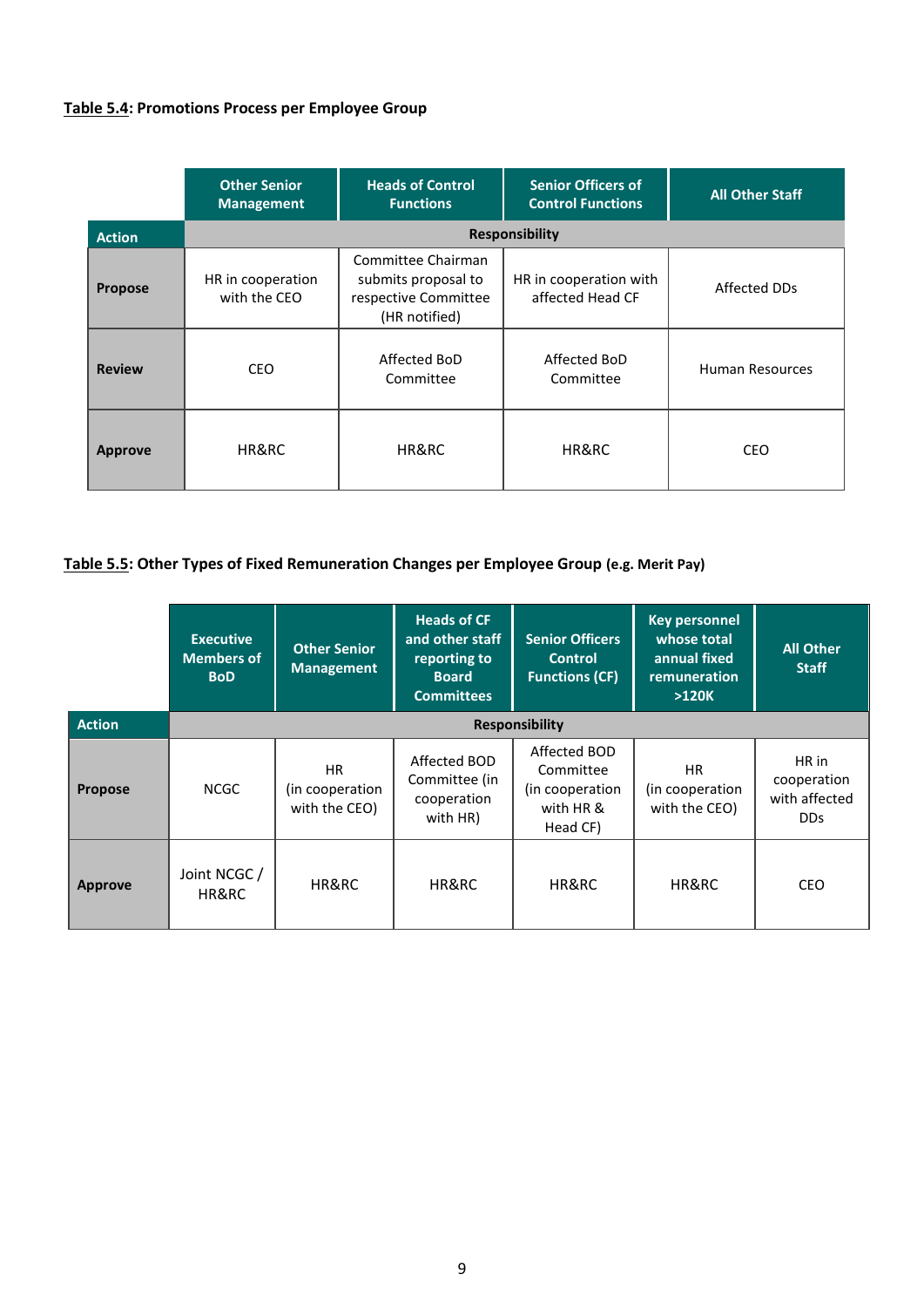#### **APPENDIX A: SPECIAL PRINCIPLES APPLICABLE TO MRTs**

## **i. SERVICE CONTRACTS**

#### • **Executive Directors:**

The remuneration (salary, pension policy – other than possible existing arrangements made through the Provident Fund, option plans, other types of compensation and bonus) of Executive Board Directors is defined in fixed length service contracts, with a maximum duration of five years, with an option to renew upon expiry. The service contracts include a clause for compensation in the event of non-justified early termination.

The HR&RC provides the remuneration needed to attract, retain and motivate Executive Directors of the required calibre, but should avoid paying more than necessary for this purpose.

Employment contracts of Executive directors should not contain clauses that can be interpreted as being prohibitive in cases of acquisition, or merger of the Company. Furthermore, they should not include clauses subjecting the company to fines imposed on Directors.

Service contracts should ensure that poor performance is not rewarded. Payments relating to the early termination of a contract should reflect performance achieved over time and should not reward failure, or misconduct. A robust line should be taken on reducing compensation to reflect departing Executive Directors' obligations to mitigate losses.

Service contract of Executive Directors should:

- $\triangleright$  Give careful consideration to the compensation commitments of the Group in the situation of early termination, with the aim of requiring Directors to mitigate for their loss and for the Group to avoid rewarding poor performance.
- $\triangleright$  Fix compensation for loss of office so that it does not exceed one year's salary and/or is in line with prevailing labour laws.
- $\triangleright$  Ensure that the quantum of remuneration is appropriate, reflects his, or her role and responsibility and is no more than is necessary.
- $\triangleright$  Aim for simplicity rather than complexity and minimise the scope for flexibility and the exercise of discretion.
- $\triangleright$  Seek to avoid over-frequent benchmarking, increases in base pay in excess of inflation, or as awarded to the rest of the Group's employees, and ex-gratia and other non-contractual payments.
- $\triangleright$  Ensure that performance-related elements of their remuneration are transparent, stretching, rigorously applied and linked to the attainment of the Company's strategy and long-term value-creation and otherwise in line with Schedule A of the UK Corporate Governance Code.
- $\triangleright$  Aim to ensure that the total Executive Directors' remuneration is not out of line with general increases across the Group.
- $\triangleright$  Ensure the Company is able to recover sums paid, or to withhold the payment of any sum, and specify the circumstances in which it is appropriate to do so.

Executive Directors' share options should not be granted at a price lower than the average closing price of the last thirty (30) trading days prior to the granting date.

In case where any of the Executive Directors is an appointed member of the Senior Management team, the terms of employment are based on the provisions of the collective agreement in place (except the CEO).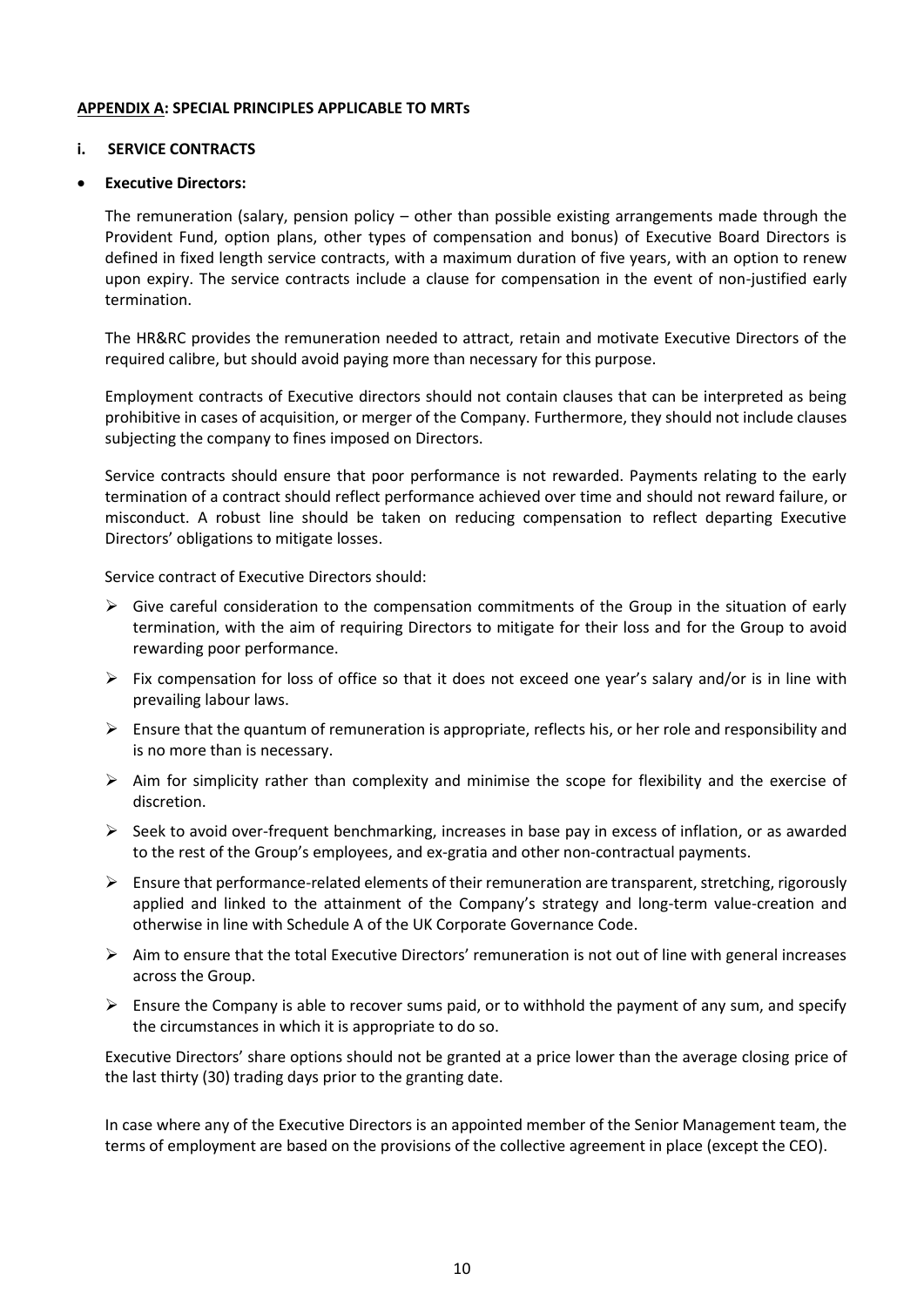# • **Other MRTs:**

Service contracts of MRTs are in line with provisions that may exist from time to time and that refer to any applicable collective agreement obligations.

# **ii. VARIABLE REMUNERATION**

The following provisions are applied for MRTs, whose activities have a material impact on the risk profile of the Group:

• The amount of variable remuneration is calculated based on the achievement of the Group's strategic goals (e.g. targets for profitability) and measurable performance criteria (Key Performance Indicators) and taking into account the risk appetite statement of the Bank and the Group's ESG strategy. Furthermore, individual performance and other qualitative criteria are also taken into account.

The measurement of performance used to calculate the variable remuneration components includes an adjustment for all types of current and future risks and takes into account the cost of capital and liquidity required.

- Disassociation of the remuneration of employees engaged in Control Functions from the targets and performance of the Business Units they oversee and the assessment of Control Functions with regards to their own objectives and responsibilities.
- Association of the payment of variable remuneration with the Bank's values, such as compliance culture, ethics, behaviour towards customers and the prevention of conflict of interest, as noted in the Employee Code of Conduct and the relevant Compliance Policy.
- Deferral, payment in instruments and malus & claw back provisions for each variable pay plan will be within the parameters set by legislation and regulatory guidance and in accordance with the stated objectives and characteristics of each plan.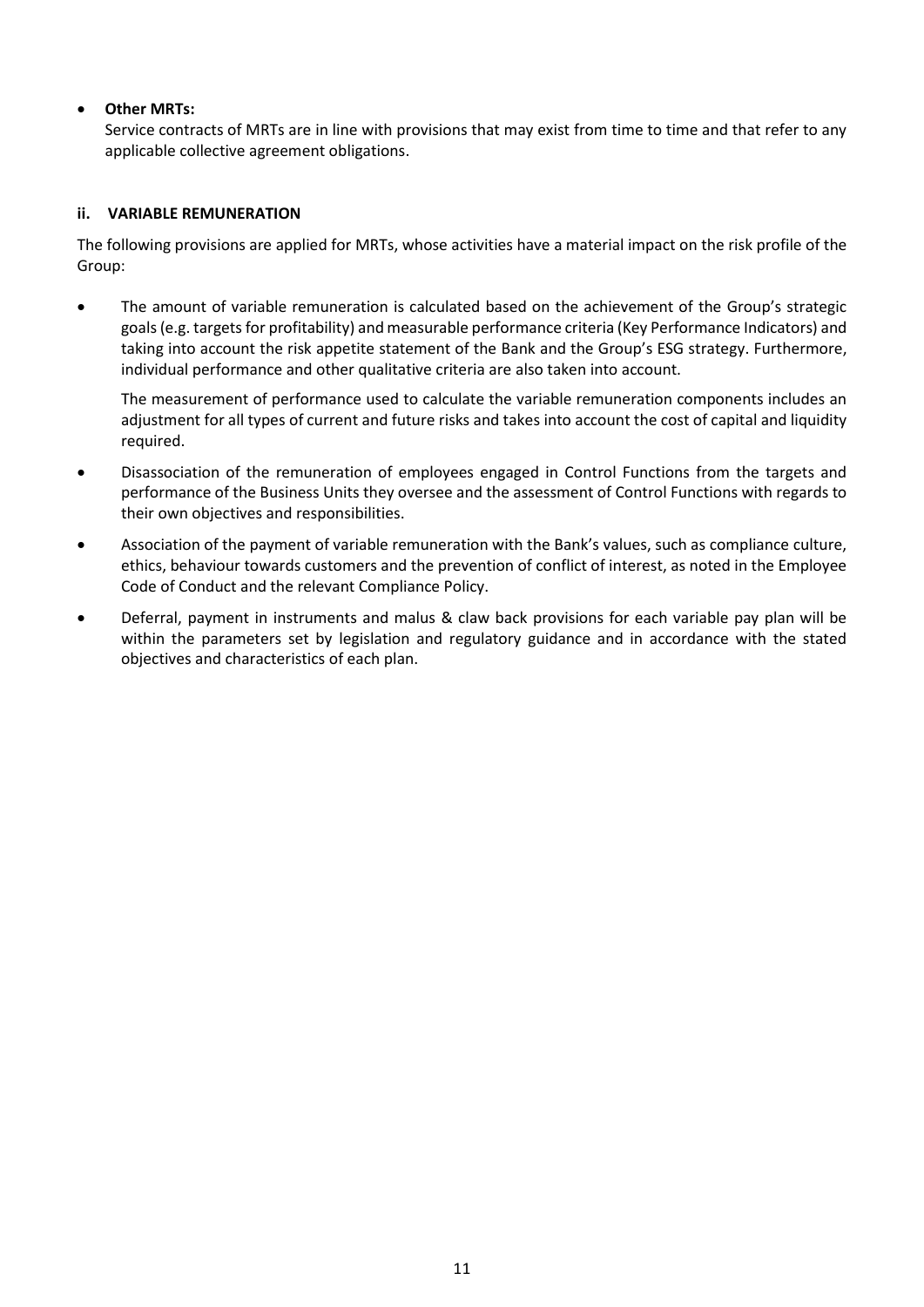#### **APPENDIX B: GLOSSARY OF TERMS**

- ➢ **Allowances:** Elements of pay in the form of a separate sum of money for such aspects of employment as overtime, shift working, call-outs.
- ➢ **Annual Base Salary (ABS):** Is the total sum of base salary received over an annual period. This is the same as annual fixed remuneration. It includes guaranteed fixed payments (i.e. COLA).
- ➢ **Clawback:** An arrangement under which the staff member has to return ownership of an amount of variable remuneration paid in the past, or which has already vested to the institution under certain conditions.
- ➢ **Deferral (Period):** The period of time between the award and the vesting of the variable remuneration during which the staff member is not the legal owner of the remuneration awarded.
- ➢ **Eligible employees (for variable pay plan purposes):** any Employee of the Bank, or the Group who works in Cyprus, who meets the eligibility criteria.
- ➢ **Gender pay-gap:** The difference between the average gross hourly earnings of men and women expressed as a percentage of the average gross hourly earnings of men.
- ➢ **Material Risk Takers (also known as Identified Staff)***:* In BOC, Material Risk Takers (MRTs) include the following positions:
	- a) **Executive Members of Board of Directors**.
	- b) **Senior Management Team** (ExCo and extended ExCo see appendix C), defined as:
		- All Divisional Directors that report to the CEO, D-CEO or an Executive Director (incl. Chief Legal Officer)
		- Divisional Directors that report to Board Committees
		- General Managers of major subsidiaries (Eurolife, GIC)
	- c) Other **Heads of Control Functions** that report to Board Committees (Chief Information Security Officer)
	- d) Other **key personnel** whose total annual fixed remuneration exceeds **€120.000**.
	- e) **Other Material Risk Takers**: employees whose professional activities have a material impact on the institution's risk profile, based on a set of **qualitative** and **quantitative** criteria (in line with the applicable Commission Delegated Regulation). The list of MRT is approved by the NCGC
- ➢ **Instruments:** Instruments that fall within one of the following two categories:
	- Shares of equivalent ownership interests, or share-linked instruments; and
	- Other instruments that adequately reflect the credit quality of the credit institution.
- ➢ **Job Evaluation:** A systematic process for measuring the relative job value, i.e. the contribution of jobs to organization's end results.
- ➢ **Long Term Incentive Plan (LTIP):** A type of executive remuneration that typically comes in the form of share options, or performance shares of the company.
- ➢ **Malus:** Arrangement that permits the institution to reduce the value of all, or part of deferred variable remuneration based on ex post risk adjustments before it has bested.
- ➢ **Non-MRTs:** All employees not included in list of BOC Material Risk Takers.
- ➢ **Pay Structure:** Hierarchy of grades and the associated remuneration. It is defined by a minimum and maximum value of remuneration at each salary scale.
- ➢ **Retention Period:** Period of time after the vesting of instruments (which have been awarded as variable remuneration) during which they cannot be sold or accessed.
- ➢ **Senior Officers of Control Functions:** Managers reporting to Heads of Control Functions
- ➢ **Vesting:** The effect by which the staff member becomes the legal owner of the variable remuneration awarded.